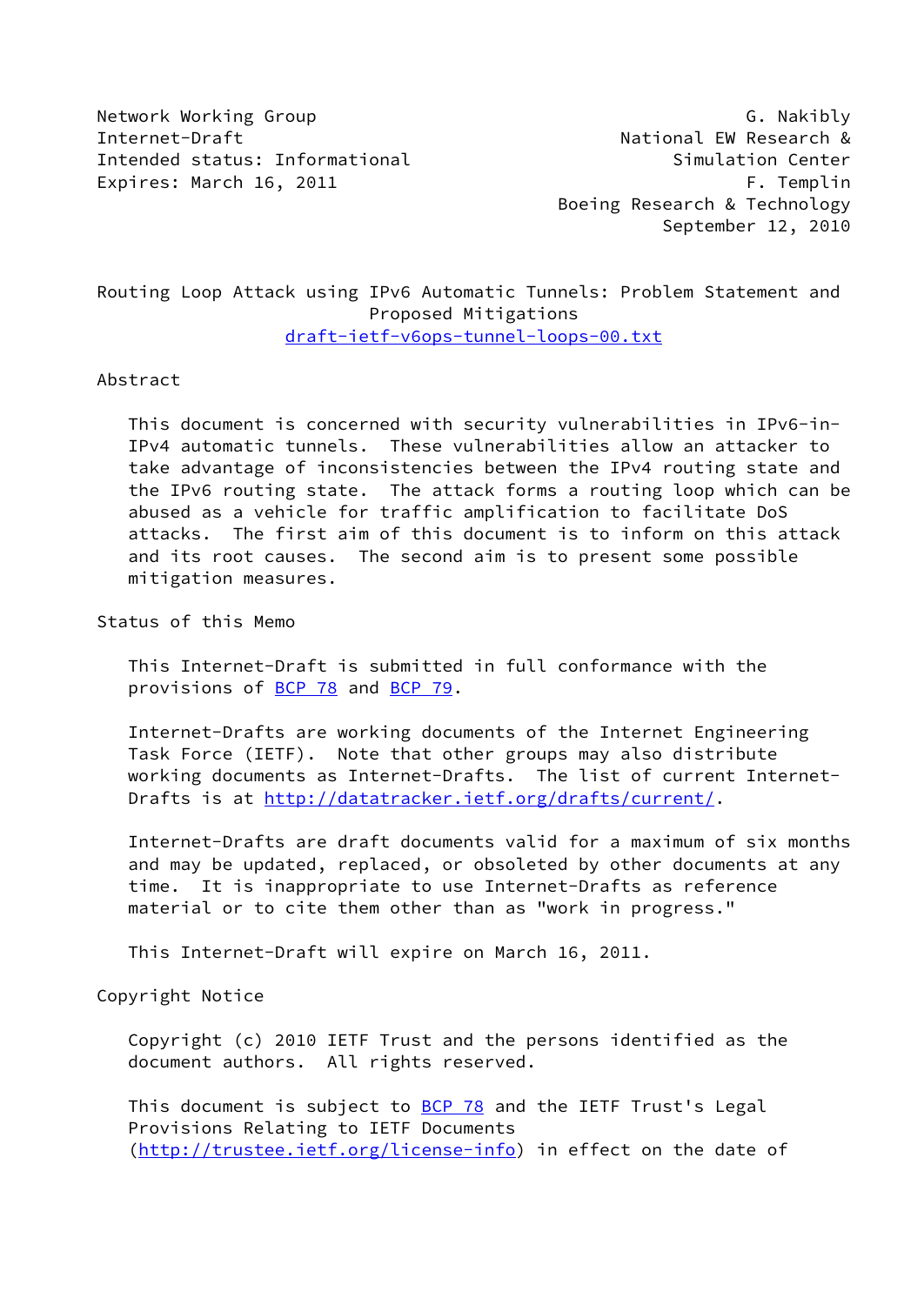Nakibly & Templin **Expires March 16, 2011** [Page 1]

Internet-Draft **Routing Loop Attack** September 2010

 publication of this document. Please review these documents carefully, as they describe your rights and restrictions with respect to this document. Code Components extracted from this document must include Simplified BSD License text as described in Section 4.e of the Trust Legal Provisions and are provided without warranty as described in the Simplified BSD License.

Table of Contents

| A Detailed Description of the Attack $\cdots$ 3<br>2.                                                     |  |
|-----------------------------------------------------------------------------------------------------------|--|
| Proposed Mitigation Measures 6<br>3.                                                                      |  |
| 3.1. Destination and Source Address Checks $6$                                                            |  |
| 3.1.1. Known IPv6 Prefix Check 7                                                                          |  |
| $3.2$ . Verification of end point existence 8                                                             |  |
| $3.2.1$ . Neighbor Cache Check 8                                                                          |  |
| 3.2.2. Known IPv4 Address Check 9                                                                         |  |
| $3.2.3$ . Neighbor Reachability Check 9                                                                   |  |
|                                                                                                           |  |
| $3.3.1$ . Avoiding a Shared IPv4 Link 10                                                                  |  |
| 3.3.2. A Single Border Router 10                                                                          |  |
| $\overline{4}$ .                                                                                          |  |
| $\overline{5}$ .<br>IANA Considerations $\ldots \ldots \ldots \ldots \ldots \ldots \ldots \underline{11}$ |  |
| Security Considerations $\ldots \ldots \ldots \ldots \ldots \ldots \ldots \underline{11}$<br>6.           |  |
| 7.                                                                                                        |  |
| 8.                                                                                                        |  |
| 8.1.                                                                                                      |  |
| 8.2. Informative References 12                                                                            |  |
|                                                                                                           |  |
|                                                                                                           |  |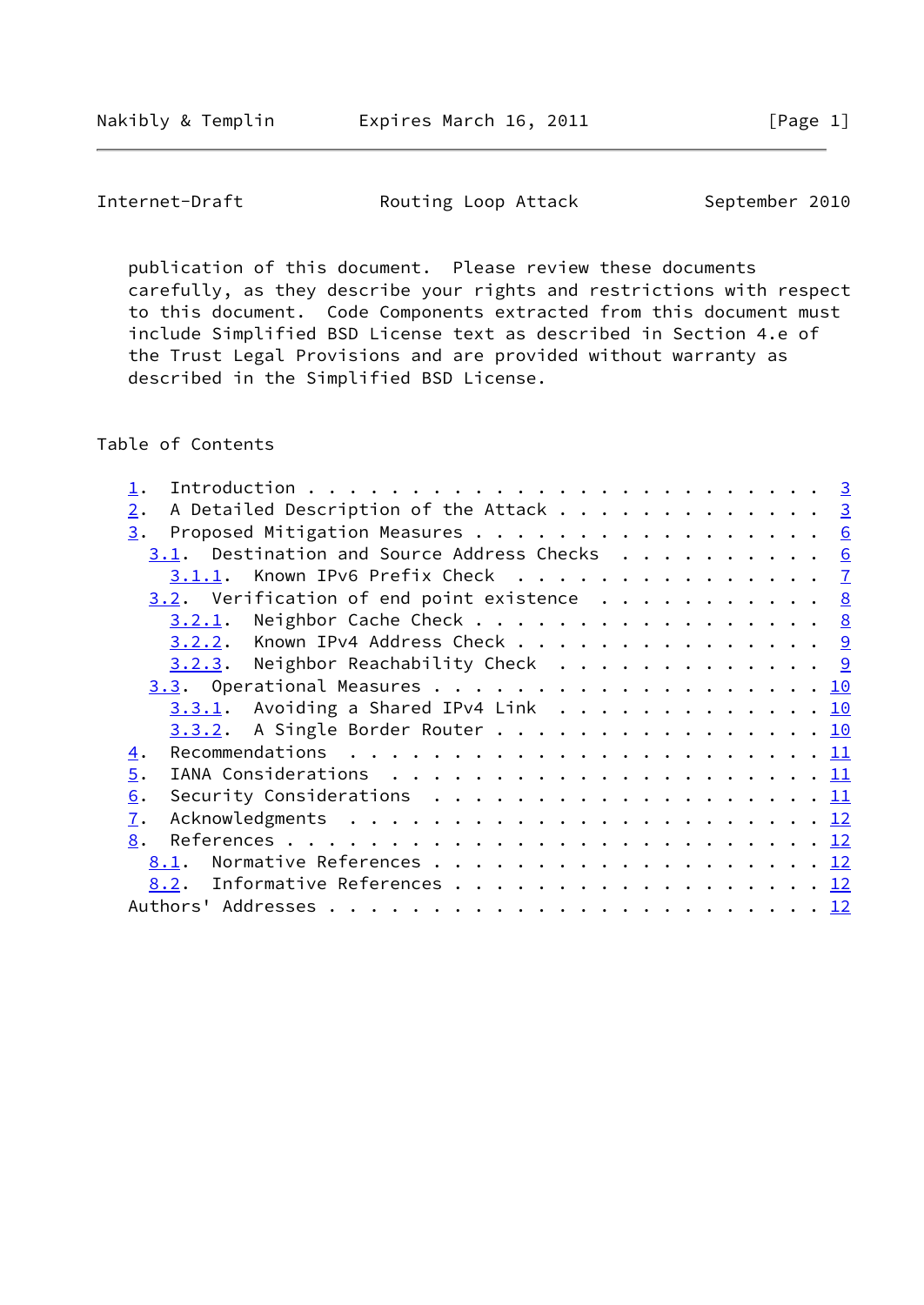Nakibly & Templin **Expires March 16, 2011** [Page 2]

<span id="page-2-1"></span>

Internet-Draft **Routing Loop Attack** September 2010

#### <span id="page-2-0"></span>[1](#page-2-0). Introduction

 IPv6-in-IPv4 tunnels are an essential part of many migration plans for IPv6. They allow two IPv6 nodes to communicate over an IPv4-only network. Automatic tunnels form a category of tunnels in which a packet's egress node's IPv4 address is embedded within the destination IPv6 address of the packet. A tunnel's router is a router that encapsulates and decapsulates the IPv6 packets into and out of the tunnel, respectively. Ref. [\[USENIX09](#page-13-1)] pointed out the existence of a vulnerability in the design of IPv6 automatic tunnels. Tunnel routers operate on the implicit assumption that the destination address of an incoming IPv6 packet is always an address of a valid node that can be reached via the tunnel. This assumption poses a security vulnerability since it may result in an inconsistency between the IPv4 routing state and the IPv6 routing state there by allowing a routing loop to be formed.

 An attacker can exploit this vulnerability by crafting a packet which is routed over a tunnel to a node that is not participating in that tunnel. This node may forward the packet out of the tunnel to the native IPv6 network. There the packet is routed back to the ingress point that forwards it back into the tunnel. Consequently, the packet loops in and out of the tunnel. The loop terminates only when the Hop Limit field in the IPv6 header of the packet is decremented to zero.

 Unless proper security measures are in place all IPv6 automatic tunnels that are based on protocol-41 encapsulation are vulnerable to such an attack, in particular, ISATAP [[RFC5214](https://datatracker.ietf.org/doc/pdf/rfc5214)], 6to4 [[RFC3056](https://datatracker.ietf.org/doc/pdf/rfc3056)] and 6rd [\[RFC5569](https://datatracker.ietf.org/doc/pdf/rfc5569)]. The aim of this document is to shed light on the routing loop attack and present some possible mitigation measures that should be considered by operators of current IPv6 automatic tunnels and by designers of future ones. We note that tunnels may be deployed in various operational environments, e.g. service provider network, enterprise network, etc. Specific issues related to the attack which are derived from the operational environment are not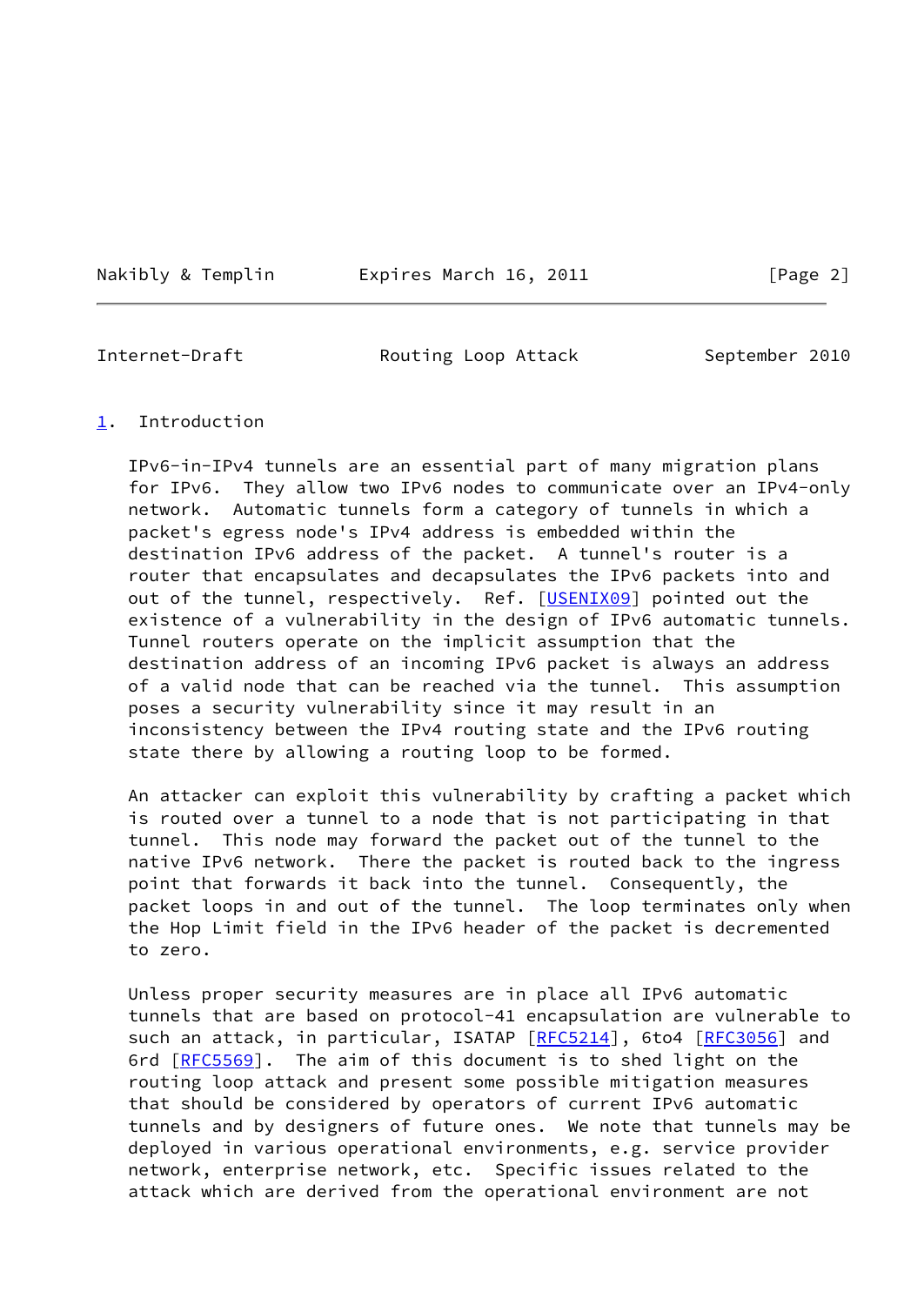considered in this document.

# <span id="page-3-0"></span>[2](#page-3-0). A Detailed Description of the Attack

 In this section we shall denote an IPv6 address of a node reached via a given tunnel by the prefix of the tunnel and an IPv4 address of the tunnel end point, i.e., Addr(Prefix, IPv4). Note that the IPv4 address may or may not be part of the prefix (depending on the specification of the tunnel's protocol). The IPv6 address may be dependent on additional bits in the interface ID, however for our discussion their exact value is not important.

| Nakibly & Templin | Expires March 16, 2011 | [Page 3] |
|-------------------|------------------------|----------|
|-------------------|------------------------|----------|

Internet-Draft Routing Loop Attack September 2010

 The two victims of this attack are routers - R1 and R2 - of two different tunnels - T1 and T2. Both routers have the capability to forward IPv6 packets in and out of their respective tunnels. The two tunnels need not be based on the same tunnel protocol. The only condition is that the two tunnel protocols be based on protocol-41 encapsulation. The IPv4 address of R1 is IP1, while the prefix of its tunnel is Prf1. IP2 and Prf2 are the respective values for R2. We assume that IP1 and IP2 belong to the same address realm, i.e., they are either both public, or both private and belong to the same internal network. The following network diagram depicts the locations of the two routers.

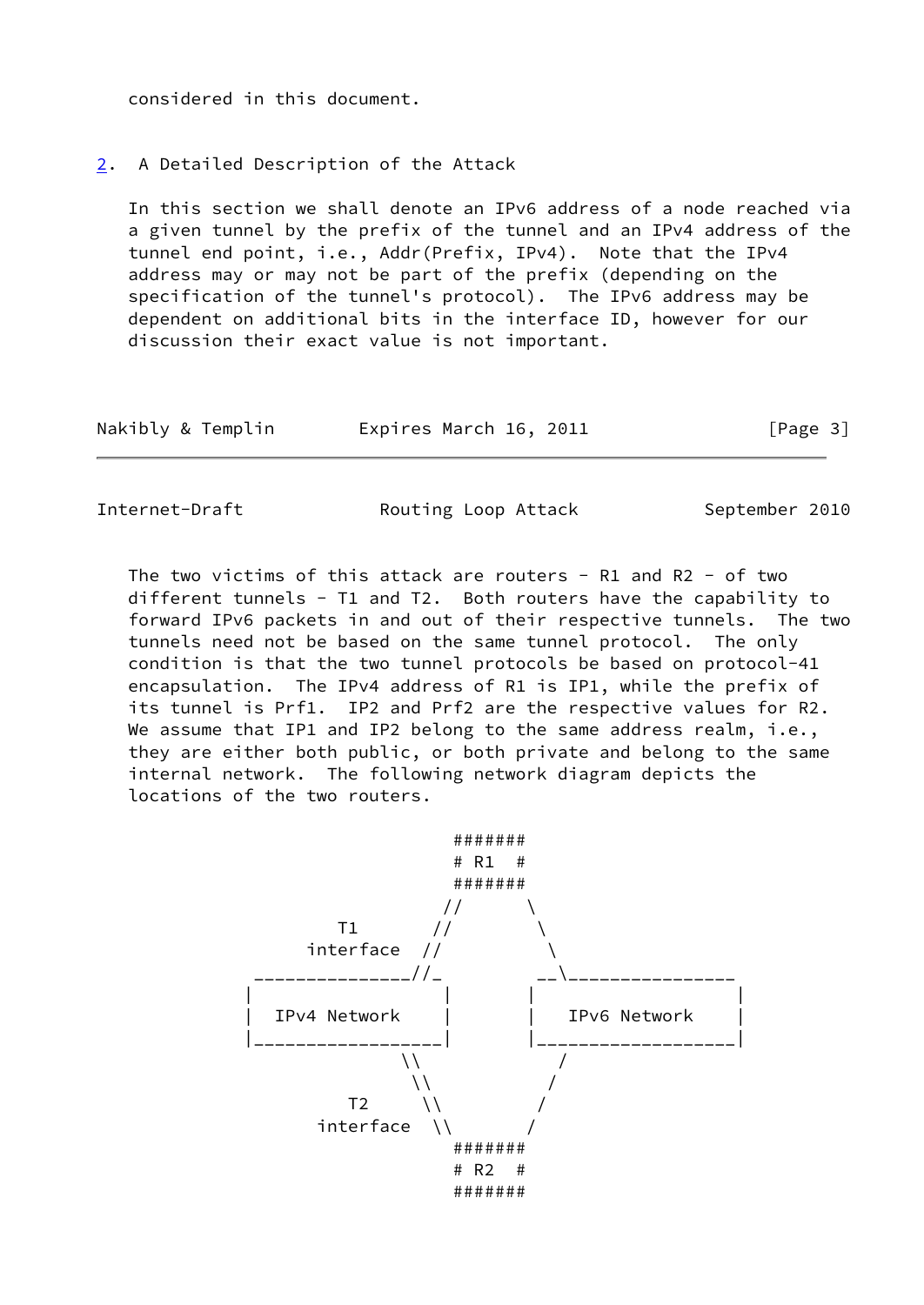#### Figure 1: The network setting of the attack

 The attack is depicted in Figure 2. It is initiated by sending an IPv6 packet (packet 0 in Figure 2) destined to a fictitious end point that appears to be reached via T2 and has IP1 as its IPv4 address, i.e., Addr(Prf2, IP1). The source address of the packet is a T1 address with Prf1 as the prefix and IP2 as the embedded IPv4 address, i.e., Addr(Prf1, IP2). As the prefix of the destination address is Prf2, the packet will be routed over the IPv6 network to T2.

We assume that R2 is the packet's entry point to T2. R2 receives the packet through its IPv6 interface and forwards it over its T2 interface encapsulated with an IPv4 header having a destination address derived from the IPv6 destination, i.e., IP1. The source address is the address of R2, i.e., IP2. The packet (packet 1 in Figure 2.) is routed over the IPv4 network to R1, which receives the

| Nakibly & Templin | Expires March 16, 2011 | [Page 4] |
|-------------------|------------------------|----------|
|-------------------|------------------------|----------|

Internet-Draft **Routing Loop Attack** September 2010

 packet on its IPv4 interface. It processes the packet as a packet that originates from one of the end nodes of T1.

 Since the IPv4 source address corresponds to the IPv6 source address, R1 will decapsulate the packet. Since the packet's IPv6 destination is outside of T1, R1 will forward the packet onto a native IPv6 interface. The forwarded packet (packet 2 in Figure 2) is identical to the original attack packet. Hence, it is routed back to R2, in which the loop starts again. Note that the packet may not necessarily be transported from R1 over native IPv6 network. R1 may be connected to the IPv6 network through another tunnel.

R<sub>1</sub> R<sub>1</sub> R<sub>2</sub> | | 0  $\frac{1}{\sqrt{1-\cdots}}$  |<===============| | 2 | |--------------->| | . | | . |

1 - IPv4: IP2 --> IP1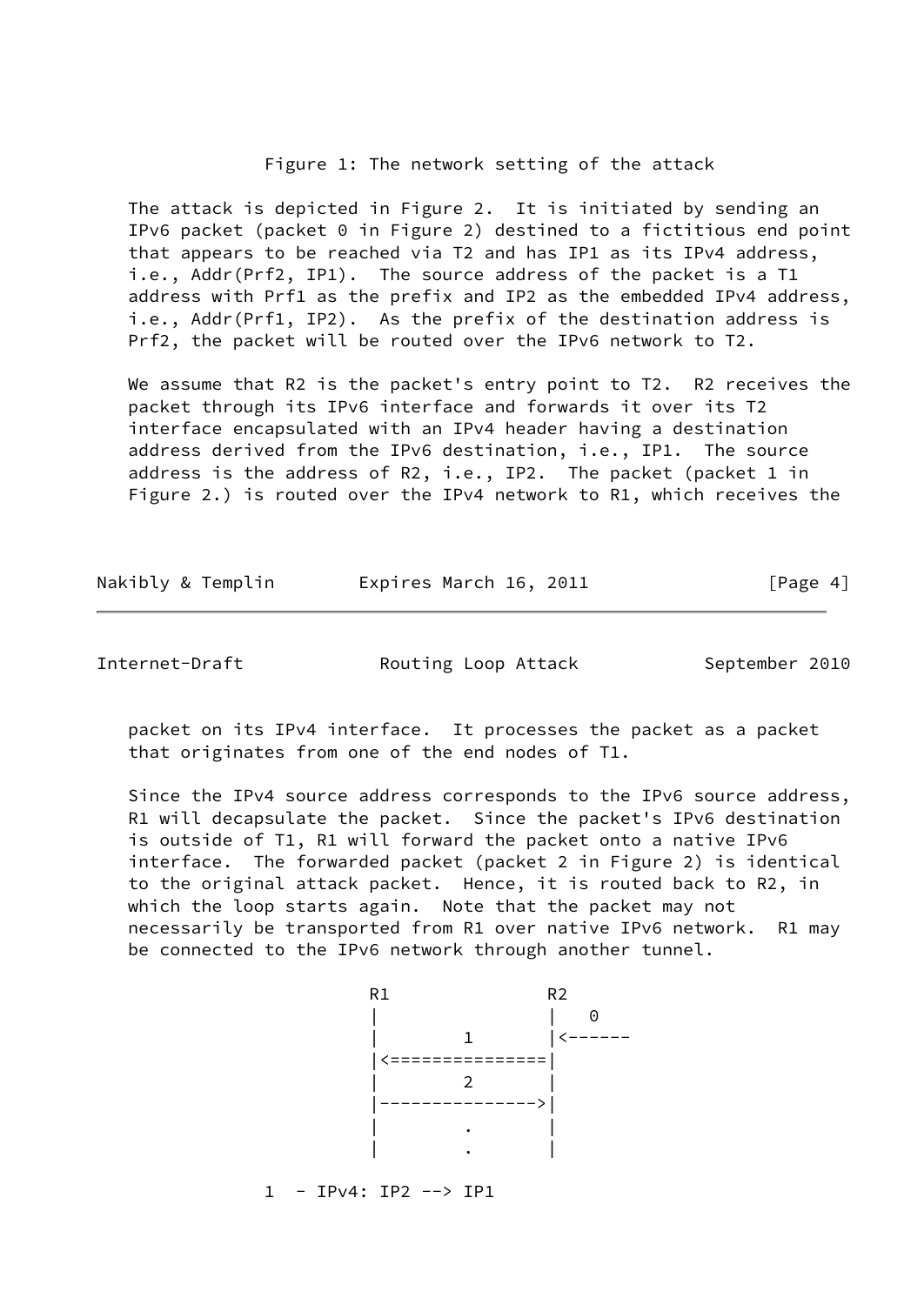IPv6: Addr(Prf1,IP2) --> Addr(Prf2,IP1) 0,2- IPv6: Addr(Prf1,IP2) --> Addr(Prf2,IP1) Legend:  $==-> -$  tunneled IPv6,  $---> -$  native IPv6 Figure 2: Routing loop attack between two tunnels' routers

 The crux of the attack is as follows. The attacker exploits the fact that R2 does not know that R1 does not take part of T2 and that R1 does not know that R2 does not take part of T1. The IPv4 network acts as a shared link layer for the two tunnels. Hence, the packet is repeatedly forwarded by both routers. It is noted that the attack will fail when the IPv4 network can not transport packets between the tunnels. For example, when the two routers belong to different IPv4 address realms or when ingress/egress filtering is exercised between the routes.

 The loop will stop when the Hop Limit field of the packet reaches zero. After a single loop the Hop Limit field is decreased by the number of IPv6 routers on path from R1 and R2. Therefore, the number of loops is inversely proportional to the number of IPv6 hops between R1 and R2.

 The tunnel pair T1 and T2 may be any combination of automatic tunnel types, e.g., ISATAP, 6to4 and 6rd. This has the exception that both tunnels can not be of type 6to4, since two 6to4 routers can not

| Nakibly & Templin | Expires March 16, 2011 | [Page 5] |
|-------------------|------------------------|----------|
|-------------------|------------------------|----------|

<span id="page-5-1"></span>Internet-Draft **Routing Loop Attack** September 2010

 belong to different tunnels (there is only one 6to4 tunnel in the Internet). For example, if the attack were to be launched on an ISATAP router (R1) and 6to4 relay (R2), then the destination and source addresses of the attack packet would be 2002:IP1:\* and Prf1:: 0200:5EFE:IP2, respectively.

#### <span id="page-5-0"></span>[3](#page-5-0). Proposed Mitigation Measures

 This section presents some possible mitigation measures for the attack described above. For each measure we shall discuss its advantages and disadvantages.

The proposed measures fall under the following two categories: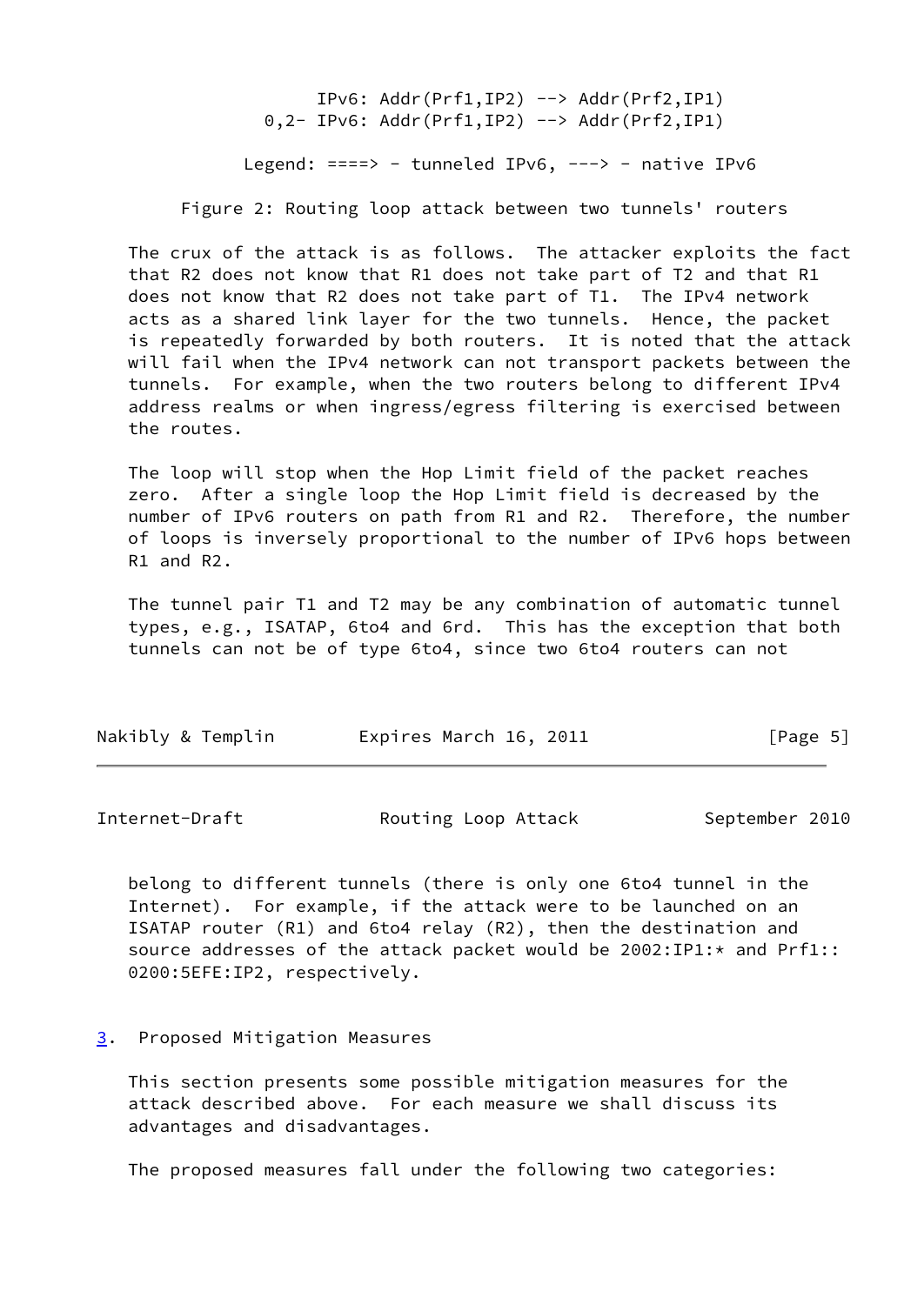- o Destination and source addresses checks
- o Verification of end point existence
- o Operational measures
- <span id="page-6-0"></span>[3.1](#page-6-0). Destination and Source Address Checks

 Tunnel routers can use a source address check mitigation when they forward an IPv6 packet into a tunnel interface with an IPv6 source address that embeds one of the router's configured IPv4 addresses. Similarly, tunnel routers can use a destination address check mitigation when they receive an IPv6 packet on a tunnel interface with an IPv6 destination address that embeds one of the router's configured IPv4 addresses. These checks should correspond to both tunnels' IPv6 address formats, regardless of the type of tunnel the router employs.

 For example, if tunnel router R1 (of any tunnel protocol) forwards a packet into a tunnel interface with an IPv6 source address that matches the 6to4 prefix 2002:IP1::/48, the router discards the packet if IP1 is one of its own IPv4 addresses. In a second example, if tunnel router R2 receives an IPv6 packet on a tunnel interface with an IPv6 destination address with an off-link prefix but with an interface identifier that matches the ISATAP address suffix ::0200: 5EFE:IP2, the router discards the packet if IP2 is one of its own IPv4 addresses.

 Hence a tunnel router can avoid the attack by performing the following checks:

| Nakibly & Templin<br>Expires March 16, 2011 | [Page 6] |
|---------------------------------------------|----------|

<span id="page-6-1"></span>

Internet-Draft **Routing Loop Attack** September 2010

- o When the router forwards an IPv6 packet into a tunnel interface, it discards the packet if the IPv6 source address has an off-link prefix but embeds one of the router's configured IPv4 addresses.
- o When the router receives an IPv6 packet on a tunnel interface, it discards the packet if the IPv6 destination address has an off link prefix but embeds one of the router's configured IPv4 addresses.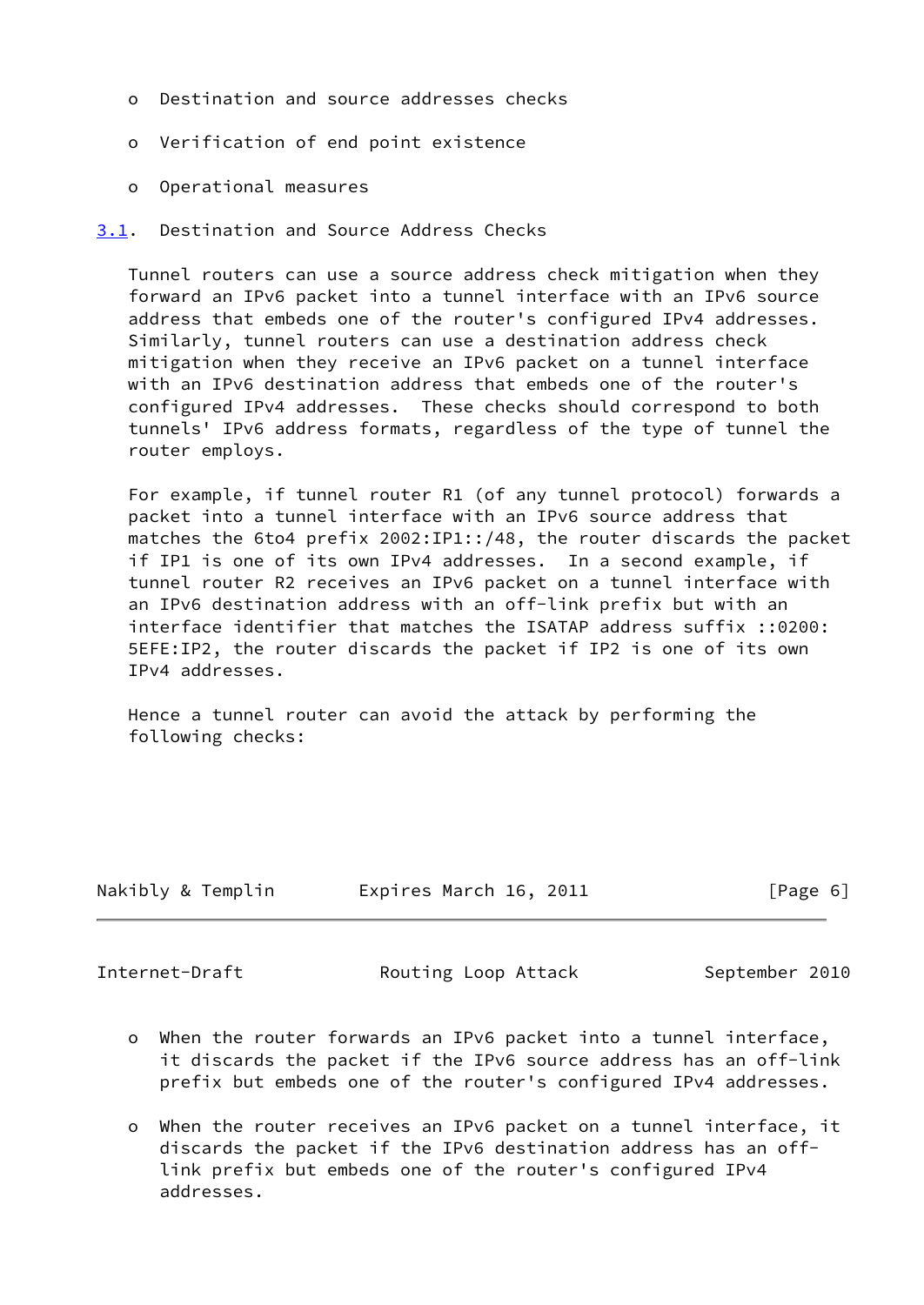This approach has the advantage that that no ancillary state is required, since checking is through static lookup in the lists of IPv4 and IPv6 addresses belonging to the router. However, this approach has some inherit limitations:

- The checks incur an overhead which is proportional to the number of IPv4 addresses assigned to the router. If a router is assigned many addresses, the additional processing overhead for each packet may be considerable.
- o The checks should be performed for the IPv6 address formats of every existing automatic IPv6 tunnel protocol (which uses protocol-41 encapsulation). Hence, the checks must be updated as new protocols are defined.
- o Before the checks can be performed the format of the address must be recognized. There is no guarantee that this can be generally done. For example, one can not determine if an IPv6 address is a 6rd one, hence a configuration is needed at the router.
- o The checks cannot be performed if the embedded IPv4 address is a private one [\[RFC1918](https://datatracker.ietf.org/doc/pdf/rfc1918)] since it is ambiguous in scope. Namely, the private address may be legitimately allocated to another node in another routing region.

 The last limitation may be relieved if the router has some information that allows it to unambiguously determine the scope of the address. The check in the following subsection is one example for this.

<span id="page-7-0"></span>[3.1.1](#page-7-0). Known IPv6 Prefix Check

 A router may be configured with the full list of IPv6 subnet prefixes assigned to the tunnels attached to its current IPv4 routing region. In such a case it can use the list to determine when static destination and source address checks are possible. By keeping track of the list of IPv6 prefixes assigned to the tunnels in the IPv4 routing region, a router can perform the following checks on an address which embeds a private IPv4 address:

Nakibly & Templin **Expires March 16, 2011** [Page 7]

<span id="page-7-1"></span>Internet-Draft **Routing Loop Attack** September 2010

o When the router forwards an IPv6 packet into its tunnel with a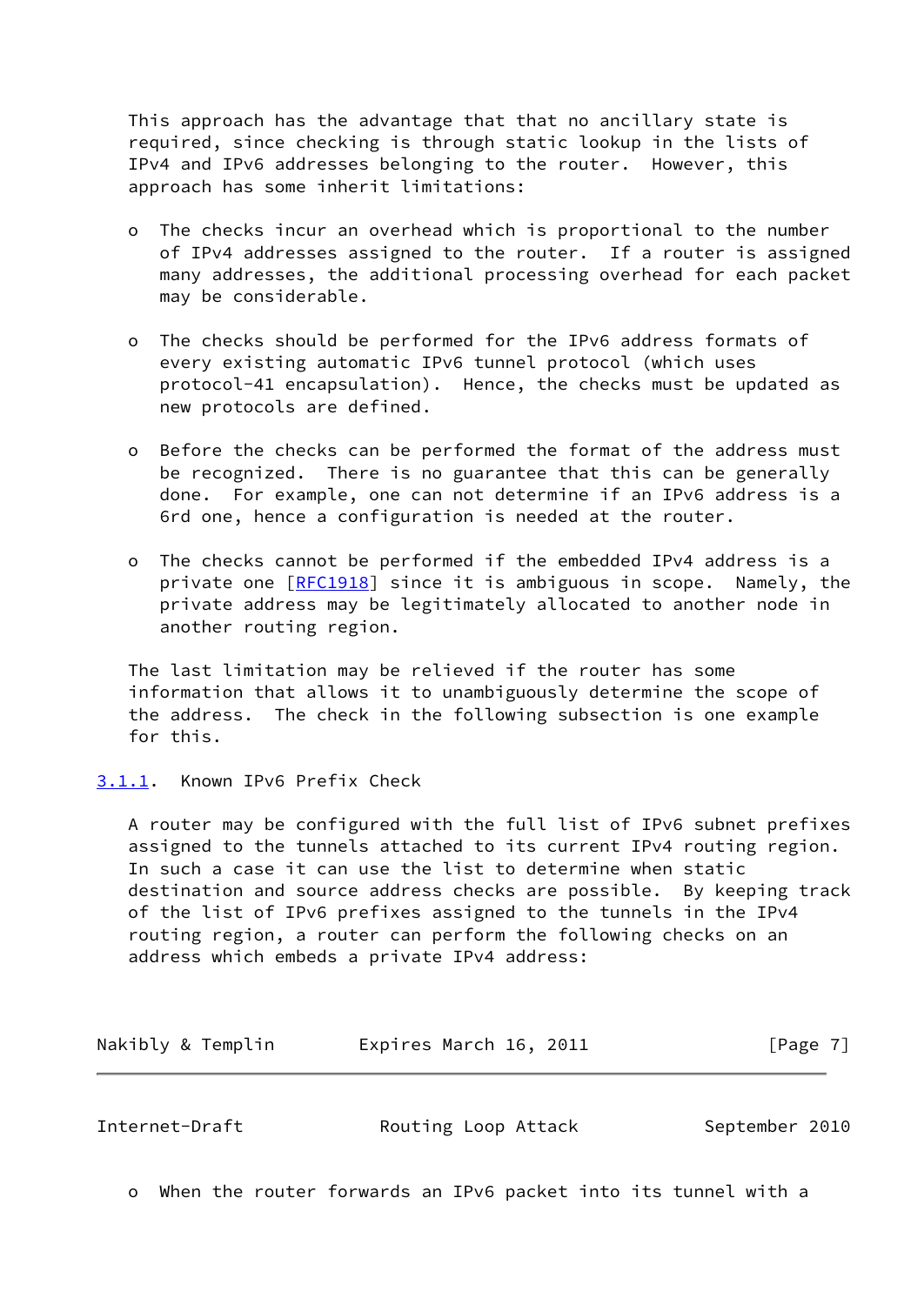source address that embeds a private IPv4 address and matches an IPv6 prefix in the prefix list, it determines whether the packet should be discarded or forwarded by performing the source address check specified in **Section 3.1.** Otherwise, the router forwards the packet.

 o When the router receives an IPv6 packet on its tunnel interface with a destination address that embeds a private IPv4 address and matches an IPv6 prefix in the prefix list, it determines whether the packet should be discarded or forwarded by performing the destination address check specified in **Section 3.1</u>.** Otherwise, the router forwards the packet.

 The disadvantage of this approach is the administrative overhead for maintaining the list of IPv6 subnet prefixes associated with an IPv4 routing region may become unwieldy should that list be long and/or frequently updated.

# <span id="page-8-0"></span>[3.2](#page-8-0). Verification of end point existence

 The routing loop attack relies on the fact that a router does not know whether there is an end point that can reached via its tunnel that has the source or destination address of the packet. This category includes mitigation measures which aim to verify that there is a node which participate in the tunnel and its address corresponds to the packet's destination or source addresses, as appropriate.

# <span id="page-8-1"></span>[3.2.1](#page-8-1). Neighbor Cache Check

 One way to verify that an end point exists in a tunnel is by checking whether a valid entry exists for it in the Neighbor Cache of the corresponding tunnel interface. A valid entry may exist in the Neighbor Cache for legitimate end hosts if they generate traffic towards the router upon startup. For example, an initial RS/RA exchange to facilitate Stateless Address Auto configuration (as in the ISATAP case). This allows the router to keep valid Neighbor Cache entry for each legitimate end host in the tunnel.

 By keeping track of the legitimate hosts in the tunnel via the Neighbor Cache, a router can perform the following simple checks:

 o When the router forwards a packet into the tunnel with an IPv6 destination address that matches an on-link prefix and that embeds the IPv4 address IP1, it discards the packet if there is no corresponding neighbor cache entry.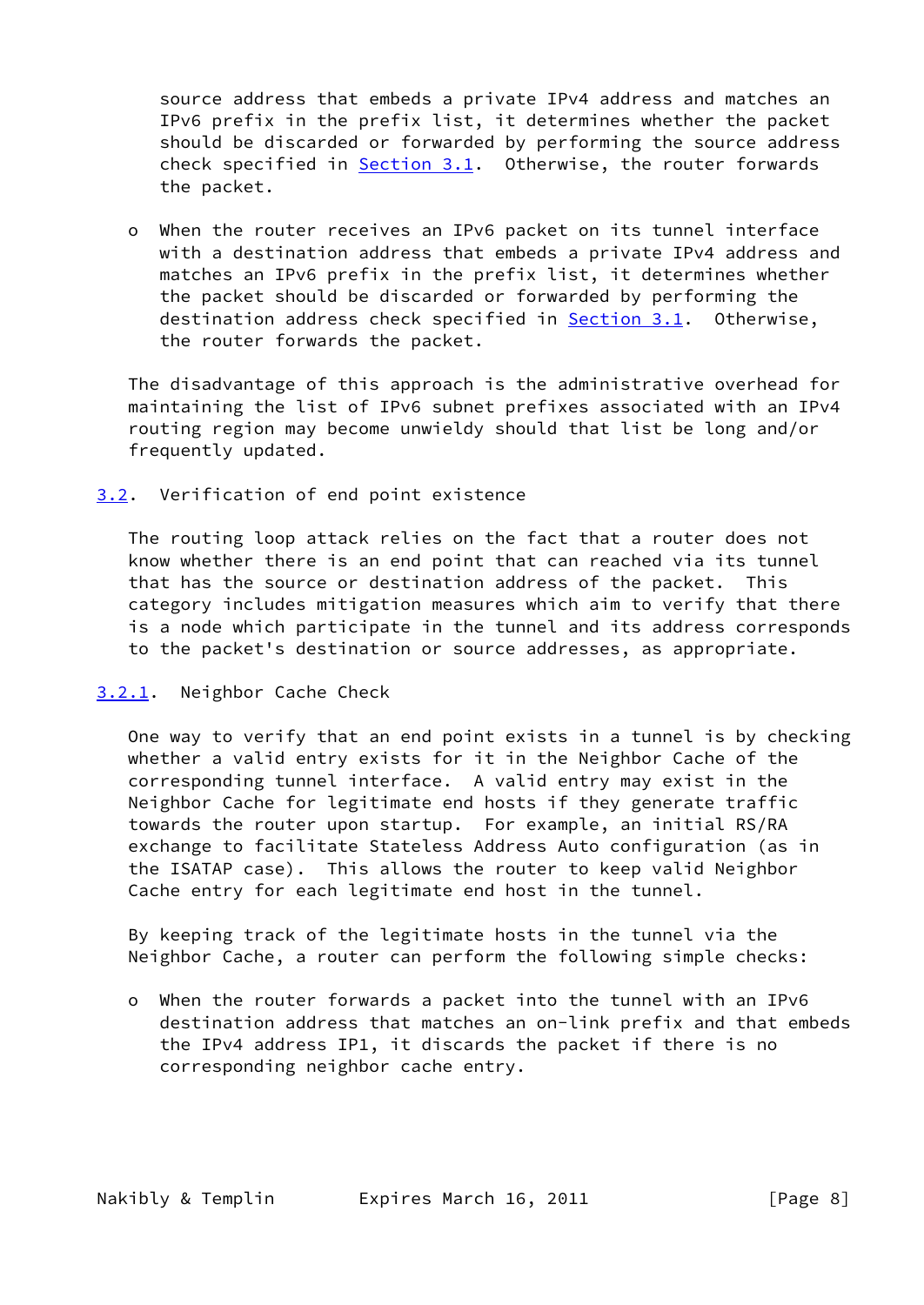<span id="page-9-1"></span>Internet-Draft Routing Loop Attack September 2010

 o When the router receives a packet on the tunnel's interface with an IPv6 source address that matches an on-link prefix and that embeds the IPv4 address IP2, it discards the packet if there is no corresponding neighbor cache entry.

 This approach is easy to implement, and naturally leverages the fact that an end host must successively send RSs in order to refresh configuration information as on-link prefix information. However, this requires the router to retain entries for a duration that is at least as long as the router's advertised prefix lifetimes. This may require an implementation to adjust its garbage-collection interval for stale neighbor cache entries.

 Finally, this approach assumes that the neighbor cache will remain coherent and not subject to malicious attack, which must be confirmed based on specific deployment scenarios. One possible way for an attacker to subvert the neighbor cache is to send false RS messages with a spoofed source address.

<span id="page-9-0"></span>[3.2.2](#page-9-0). Known IPv4 Address Check

 Another approach that enables a router to verify that an end host exists and can be reached via the tunnel is simply by pre-configuring the router with the set of IPv4 addresses that are authorized to use the tunnel. Upon this configuration the router can perform the following simple checks:

- o When the router forwards an IPv6 packet into the tunnel interface with a destination address that matches an on-link prefix and that embeds the IPv4 address IP1, it discards the packet if IP1 does not belong to the configured list of IPv4 addresses.
- o When the router receives an IPv6 packet on the tunnel's interface with a source address that matches a on-link prefix and that embeds the IPv4 address IP2, it discards the packet if IP2 does not belong to the configured list of IPv4 addresses.

# <span id="page-9-2"></span>[3.2.3](#page-9-2). Neighbor Reachability Check

 Yet another approach that allows a router to verify that an end host exists and can be reached via the tunnel is by performing an initial reachability confirmation, e.g., as specified in the second paragraph of Section [8.4 of \[RFC5214\].](https://datatracker.ietf.org/doc/pdf/rfc5214#section-8.4) This procedure parallels the address resolution specifications in **Section [7.2 of \[RFC4861\]](https://datatracker.ietf.org/doc/pdf/rfc4861#section-7.2)**, i.e., the router maintains a small queue of packets waiting for reachability confirmation to complete. If confirmation succeeds, the router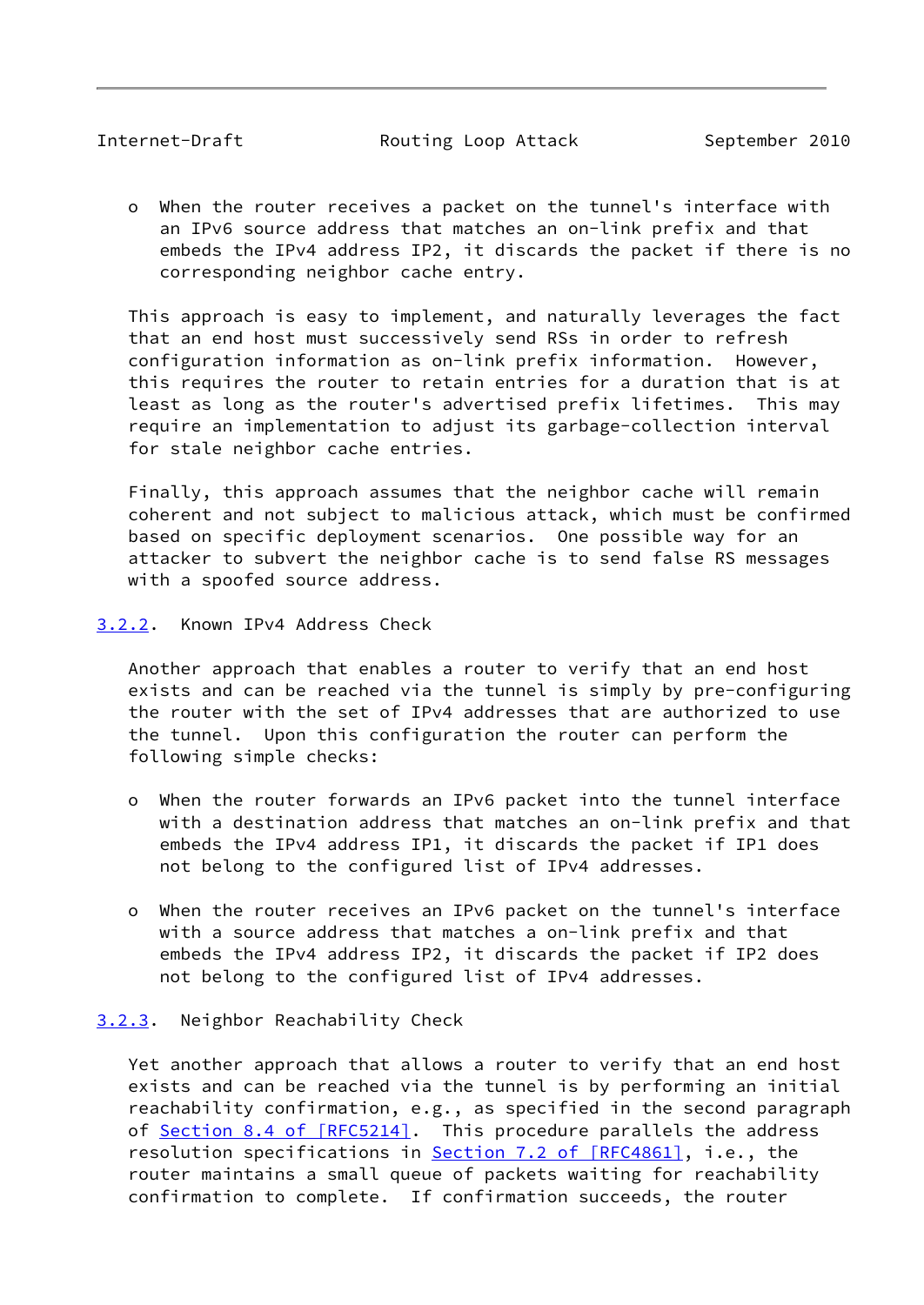discovers that a legitimate neighbor responds to the address and packets may be forwarded to it. Otherwise, the router returns ICMP

| Nakibly & Templin | Expires March 16, 2011 | [Page 9] |
|-------------------|------------------------|----------|
|-------------------|------------------------|----------|

<span id="page-10-1"></span>Internet-Draft Routing Loop Attack September 2010

 destination unreachable indications as specified in Section [7.2.2 of](https://datatracker.ietf.org/doc/pdf/rfc4861#section-7.2.2)  [\[RFC4861\]](https://datatracker.ietf.org/doc/pdf/rfc4861#section-7.2.2).

<span id="page-10-0"></span>[3.3](#page-10-0). Operational Measures

 The following measures can be taken by the network operator. Their aim is to configure the network in such a way that the attacks can not take place.

<span id="page-10-2"></span>[3.3.1](#page-10-2). Avoiding a Shared IPv4 Link

 As noted above, the attack relies on having an IPv4 network as a shared link-layer between more than one tunnel. From this the following two mitigation measures arise:

<span id="page-10-4"></span>[3.3.1.1](#page-10-4). Filtering IPv4 Protocol-41 Packets

 In this measure a tunnel router may drop all IPv4 protocol-41 packets received or sent over interfaces that are attached to an untrusted IPv4 network. This will cut-off any IPv4 network as a shared link. This measure has the advantage of simplicity. However, such a measure may not always be suitable for scenarios where IPv4 connectivity is essential on all interfaces.

<span id="page-10-5"></span>[3.3.1.2](#page-10-5). Operational Avoidance of Multiple Tunnels

 This measure mitigates the attack by simply allowing for a single IPv6 tunnel to operate in a bounded IPv4 network (e.g., a small home IPv4 network behind a residential gateway serving as a tunnel router). In particular, if there are only one or a few tunnel routers in the IPv4 network and all participate in the same tunnel then there is no opportunity for perpetuating the loop.

 This approach has the advantage that it avoids the attack profile altogether without need for explicit mitigations. However, it requires careful configuration management which may not be tenable in large and/or unbounded IPv4 networks.

<span id="page-10-3"></span>[3.3.2](#page-10-3). A Single Border Router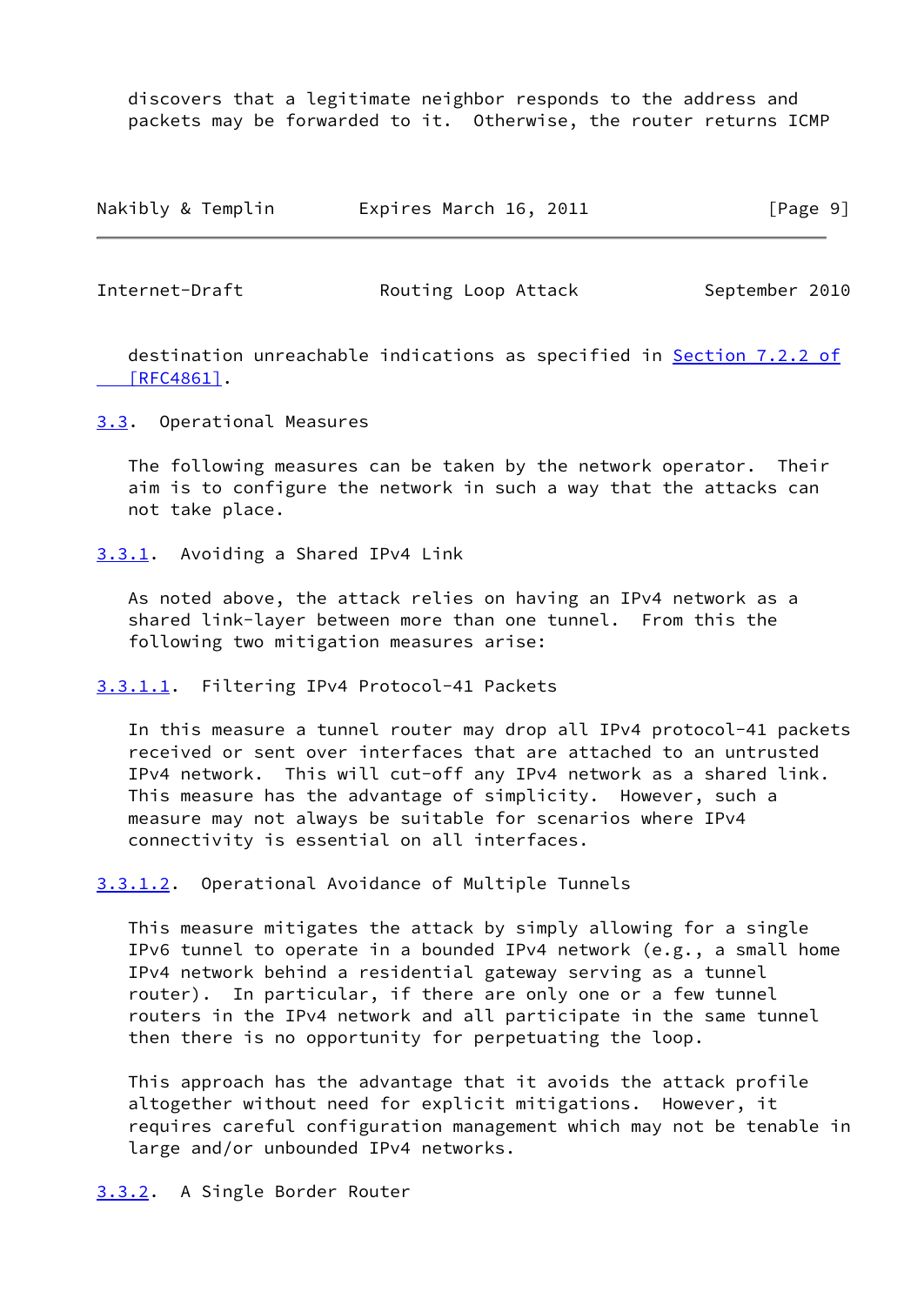It is reasonable to assume that a tunnel router shall accept or forward tunneled packets only over its tunnel interface. It is also reasonable to assume that a tunnel router shall accept or forward IPv6 packets only over its IPv6 interface. If these two interfaces are physically different then the network operator can mitigate the attack by ensuring that the following condition holds: there is no path between these two interfaces that does not go through the tunnel router.

| Nakibly & Templin | Expires March 16, 2011 | [Page 10] |
|-------------------|------------------------|-----------|
|                   |                        |           |

<span id="page-11-1"></span>Internet-Draft **Routing Loop Attack** September 2010

 The above condition ensures that an encapsulated packet which is transmitted over the tunnel interface will not get to another tunnel router and from there to the IPv6 interface of the first router. The condition also ensures the reverse direction, i.e., an IPv6 packet which is transmitted over the IPv6 interface will not get to another tunnel router and from there to the tunnel interface of the first router. This condition is essentially translated to a scenario in which the tunnel router is the only border router between the IPv6 network and the IPv4 network to which it is attached.

<span id="page-11-0"></span>[4](#page-11-0). Recommendations

 In light of the mitigation measures proposed above we make the following recommendations in decreasing order:

- 1. When possible, it is recommended that the attacks are operationally eliminated (as per one of the measures proposed in [Section 3.3\)](#page-10-0).
- 2. For tunnel routers that keep a coherent and trusted neighbor cache which includes all legitimate end-points of the tunnel, we recommend exercising the Neighbor Cache Check.
- 3. For tunnel routers that can implement the Neighbor Reachability Check, we recommend exercising it.
- 4. For tunnels having small and static list of end-points we recommend exercising Known IPv4 Address Check.
- 5. For all other cases we recommend the Destination and Source Address Checks.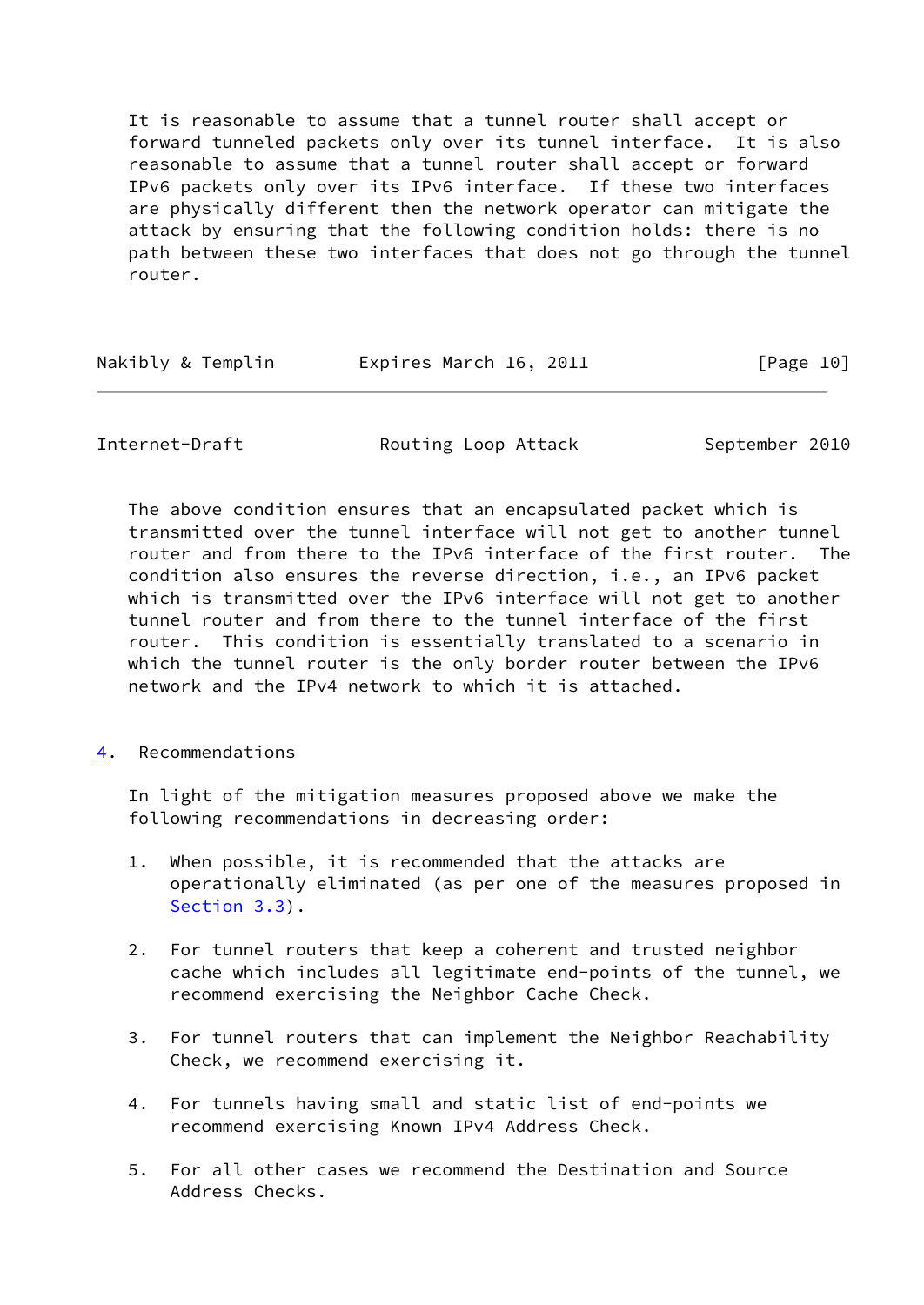As noted earlier, tunnels may be deployed in various operational environments. There is a possibility that other mitigation measures may be allowed is specific deployment scenarios. The above recommendations are general and do not attempt to cover such scenarios.

<span id="page-12-0"></span>[5](#page-12-0). IANA Considerations

This document has no IANA considerations.

<span id="page-12-1"></span>[6](#page-12-1). Security Considerations

This document aims at presenting possible solutions to the routing

| Nakibly & Templin | Expires March 16, 2011 | [Page 11] |
|-------------------|------------------------|-----------|
|                   |                        |           |

<span id="page-12-3"></span>Internet-Draft Routing Loop Attack September 2010

 loop attack which involves automatic tunnels' routers. It contains various checks that aim to recognize and drop specific packets that have strong potential to cause a routing loop. These checks do not introduce new security threats.

<span id="page-12-2"></span>[7](#page-12-2). Acknowledgments

 This work has benefited from discussions on the V6OPS, 6MAN and SECDIR mailing lists. Remi Despres, Christian Huitema, Dmitry Anipko, Dave Thaler and Fernando Gont are acknowledged for their contributions.

# <span id="page-12-4"></span>[8](#page-12-4). References

- <span id="page-12-5"></span>[8.1](#page-12-5). Normative References
	- [RFC1918] Rekhter, Y., Moskowitz, R., Karrenberg, D., Groot, G., and E. Lear, "Address Allocation for Private Internets", [BCP 5,](https://datatracker.ietf.org/doc/pdf/bcp5) [RFC 1918](https://datatracker.ietf.org/doc/pdf/rfc1918), February 1996.
	- [RFC3056] Carpenter, B. and K. Moore, "Connection of IPv6 Domains via IPv4 Clouds", [RFC 3056](https://datatracker.ietf.org/doc/pdf/rfc3056), February 2001.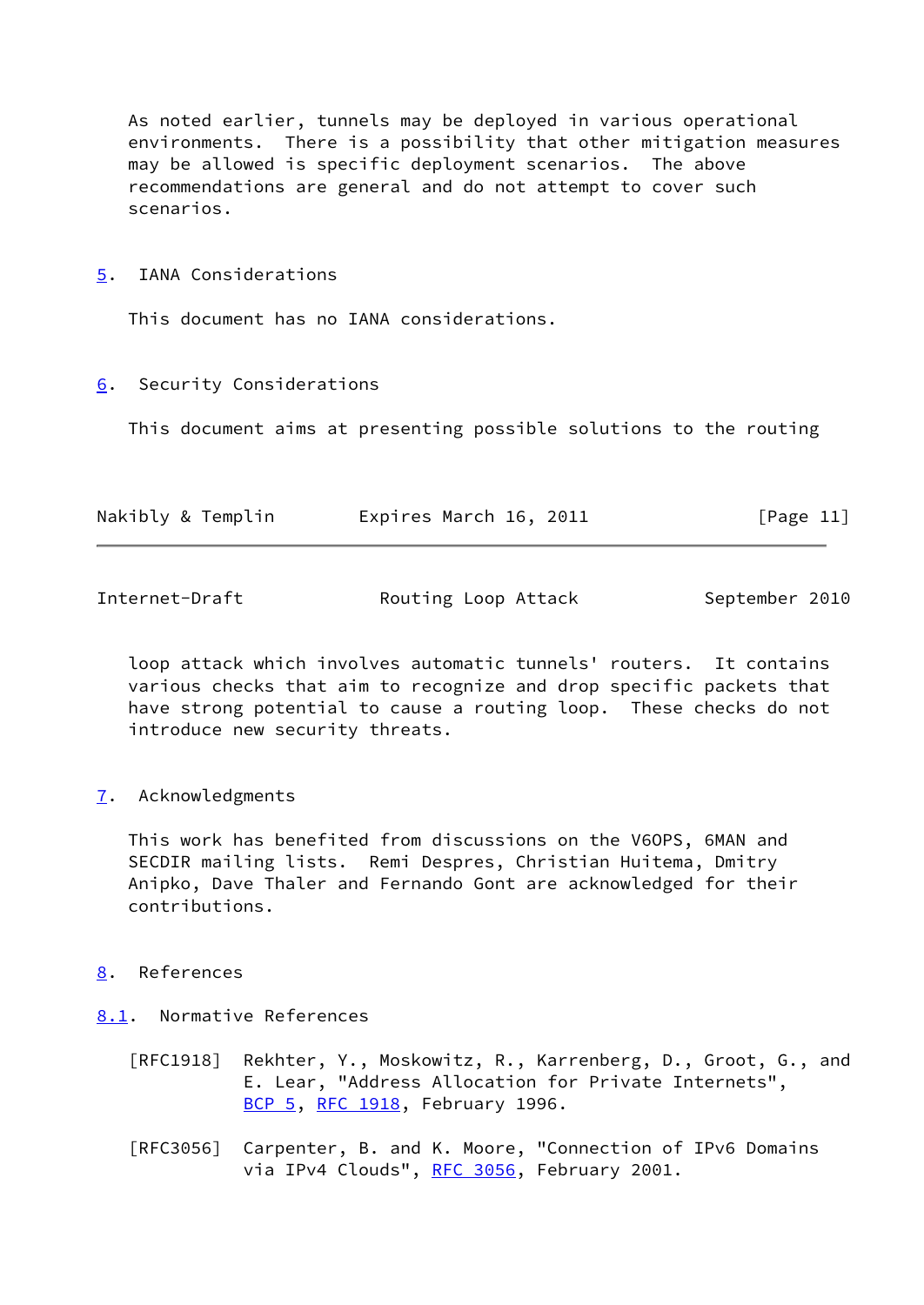- [RFC4861] Narten, T., Nordmark, E., Simpson, W., and H. Soliman, "Neighbor Discovery for IP version 6 (IPv6)", [RFC 4861](https://datatracker.ietf.org/doc/pdf/rfc4861), September 2007.
- [RFC5214] Templin, F., Gleeson, T., and D. Thaler, "Intra-Site Automatic Tunnel Addressing Protocol (ISATAP)", [RFC 5214,](https://datatracker.ietf.org/doc/pdf/rfc5214) March 2008.
- [RFC5569] Despres, R., "IPv6 Rapid Deployment on IPv4 Infrastructures (6rd)", [RFC 5569,](https://datatracker.ietf.org/doc/pdf/rfc5569) January 2010.

<span id="page-13-0"></span>[8.2](#page-13-0). Informative References

<span id="page-13-1"></span>[USENIX09]

 Nakibly, G. and M. Arov, "Routing Loop Attacks using IPv6 Tunnels", USENIX WOOT, August 2009.

Nakibly & Templin **Expires March 16, 2011** [Page 12] Internet-Draft **Routing Loop Attack** September 2010 Authors' Addresses Gabi Nakibly National EW Research & Simulation Center P.O. Box 2250 (630) Haifa 31021 Israel Email: gnakibly@yahoo.com Fred L. Templin Boeing Research & Technology P.O. Box 3707 MC 7L-49 Seattle, WA 98124 USA Email: fltemplin@acm.org